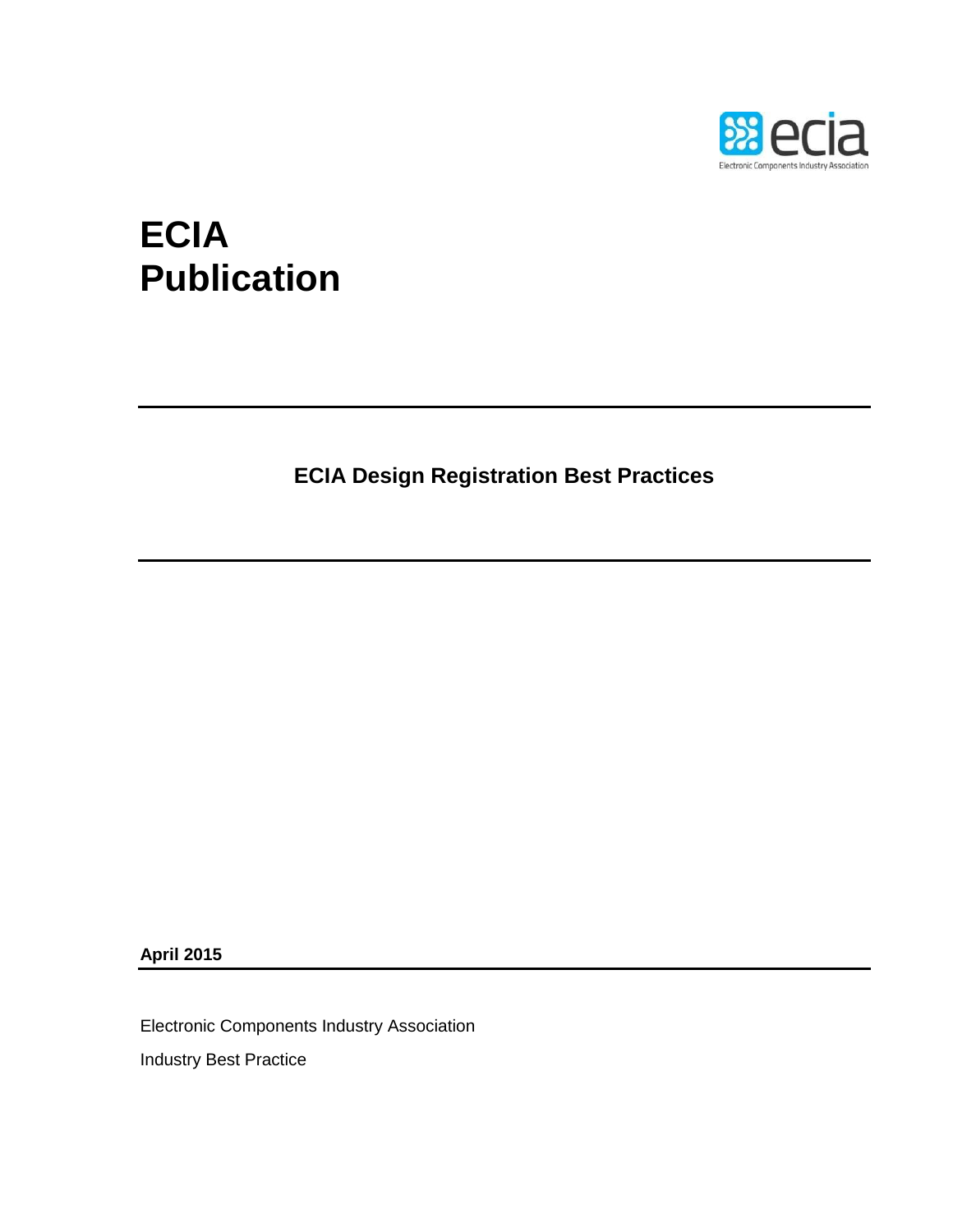

## **NOTICE**

ECIA Industry Guidelines and Publications contain material that has been prepared, progressively reviewed, and approved through various ECIA-sponsored industry task forces, comprised of ECIA member distributors, manufacturers, and manufacturers' representatives. After adoption, efforts are taken to ensure widespread dissemination of the guidelines. ECIA reviews and updates the guidelines as needed.

ECIA Industry Guidelines and Publications are designed to serve the public interest, including electronic component distributors, manufacturers and manufacturers' representatives through the promotion of uniform and consistent practices between manufacturers, distributors, and manufacturers' representatives resulting in improved efficiency, profitability, product quality, safety, and environmentally responsible practices. Existence of such guidelines shall not in any respect preclude any member or non-member of ECIA from adopting any other practice not in conformance to such guidelines, nor shall the existence of such guidelines preclude their voluntary use by those other than ECIA members, whether the guideline is to be used either domestically or internationally.

ECIA does not assume any liability or obligation whatever to parties adopting ECIA Industry Guidelines and Publications. Each company must independently assess whether adherence to some or all of the guidelines is in its own best interest.

Inquiries, comments, and suggestions relative to the content of this ECIA Industry Guideline should be addressed to ECIA headquarters.

Published by

ELECTRONIC COMPONENTS INDUSTRY ASSOCIATION 1111 Alderman Dr., Suite 400 Alpharetta, GA 30005 678-393-9990

> Copyright 2015 Printed in U.S.A. All rights reserved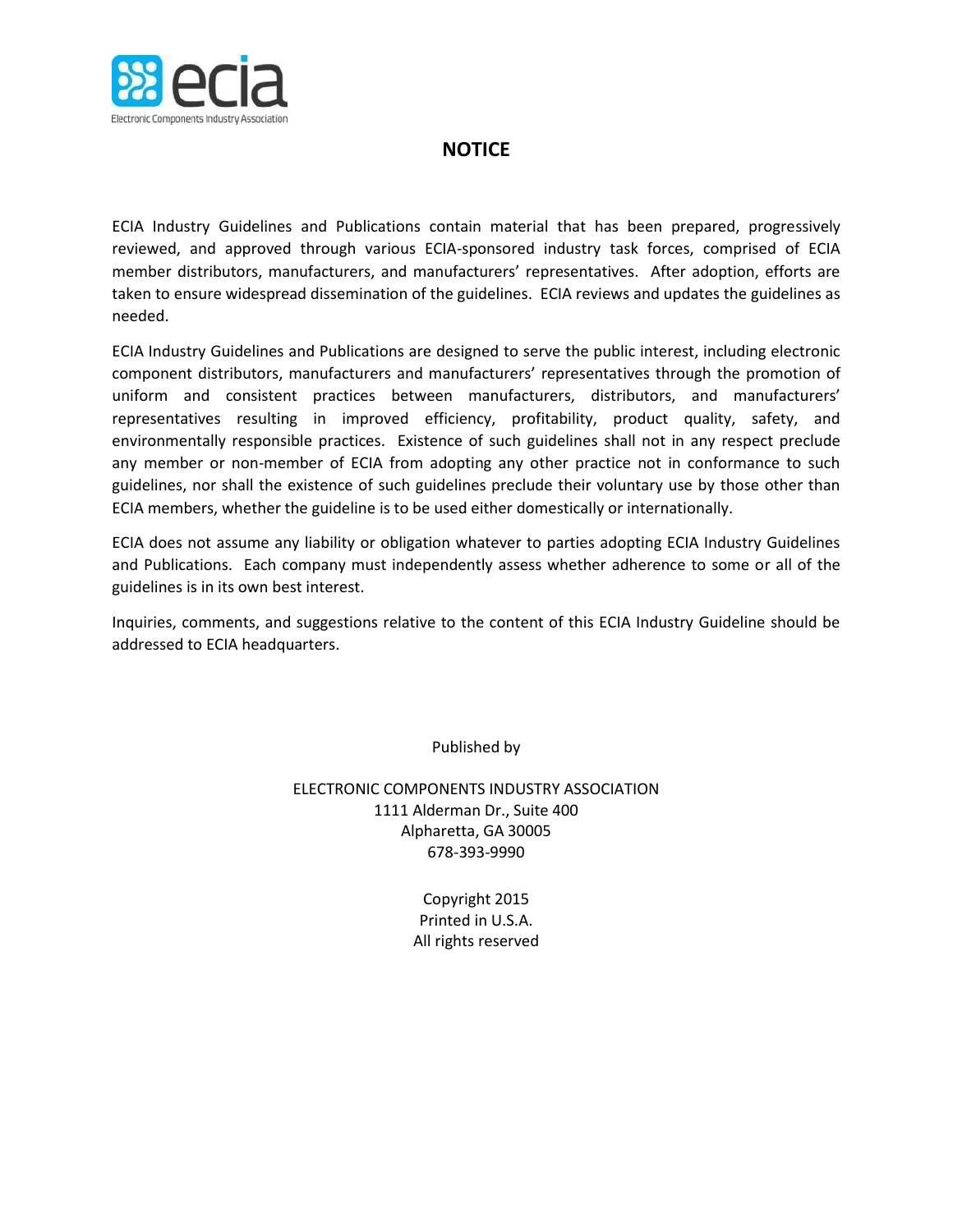

## **Design Registration Best Practices**

#### **Overview**

The current demand creation process is one in which a distributor and/or manufacturer rep works with designers to include a suppliers part in a design. During this process a supplier acknowledges the distributors efforts by assigning a design registration number through the use of the ECIA design registration form or supplier website form. The assembly is tracked to its manufacturing location and the purchase of the components through the distributor. The distributor is usually compensated for the design work through advantageous pricing of the components which enhances the distributor's ability to win the production order at an acceptable margin

The demand creation process is valuable for suppliers in that distributors and reps are working on their behalf to introduce new products and to include their parts in new designs. The process works successfully when the supply chain can track the assembly to the manufacturing location and fill the order for the designed in components. The process is completed when a fair return is paid to the distributor and rep and is reflected in the P&L for the designing organization as well as in the compensation for the rep

#### **Purpose**

The design registration program is designed to compensate the distributor/rep for the time, resources, and effort required to influence customers to include certain parts in their products. The distributor will normally send Field Application Engineers (FAE) to the customer during the design phase and work with the design engineer to include the appropriate parts. Through the design registration program, manufacturers will compensate the distributor/rep for this effort.

#### **Process**

- The manufacturer identifies the parts available for registration
- The distributor works to get these parts designed into the customer's products
- The distributor completes the ECIA design registration form and transmits (EDI, Email, etc.) it to the approving entity by the agreed upon method.
- The manufacturer evaluates the registration and, once approved, assigns a registration number and lets the distributor know the registration is valid.
- The manufacturer protects the pricing for the registered distributor.
- When the Distributor requests a quote, it is tied to the registration
- The assembly is tracked to its manufacturing location and the purchase of the components through the distributor.
- When the distributor sells the components to the customer, the agreed on protection is applied.

#### **Considerations**

**Products** 

 Consider which products would be most beneficial for the manufacturer as well as for the distributor: sole-source, multi-source, or all products.